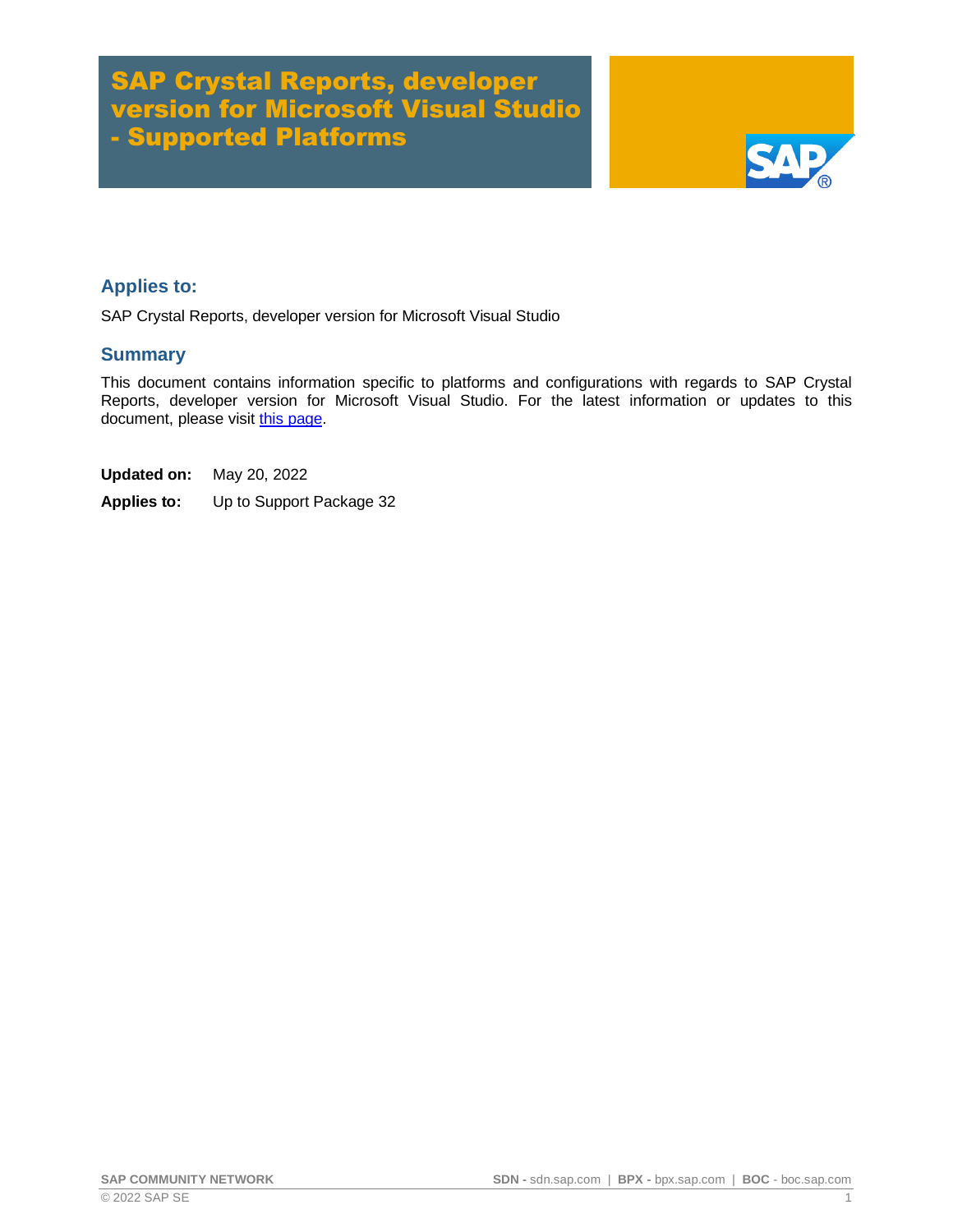## **Table of Contents**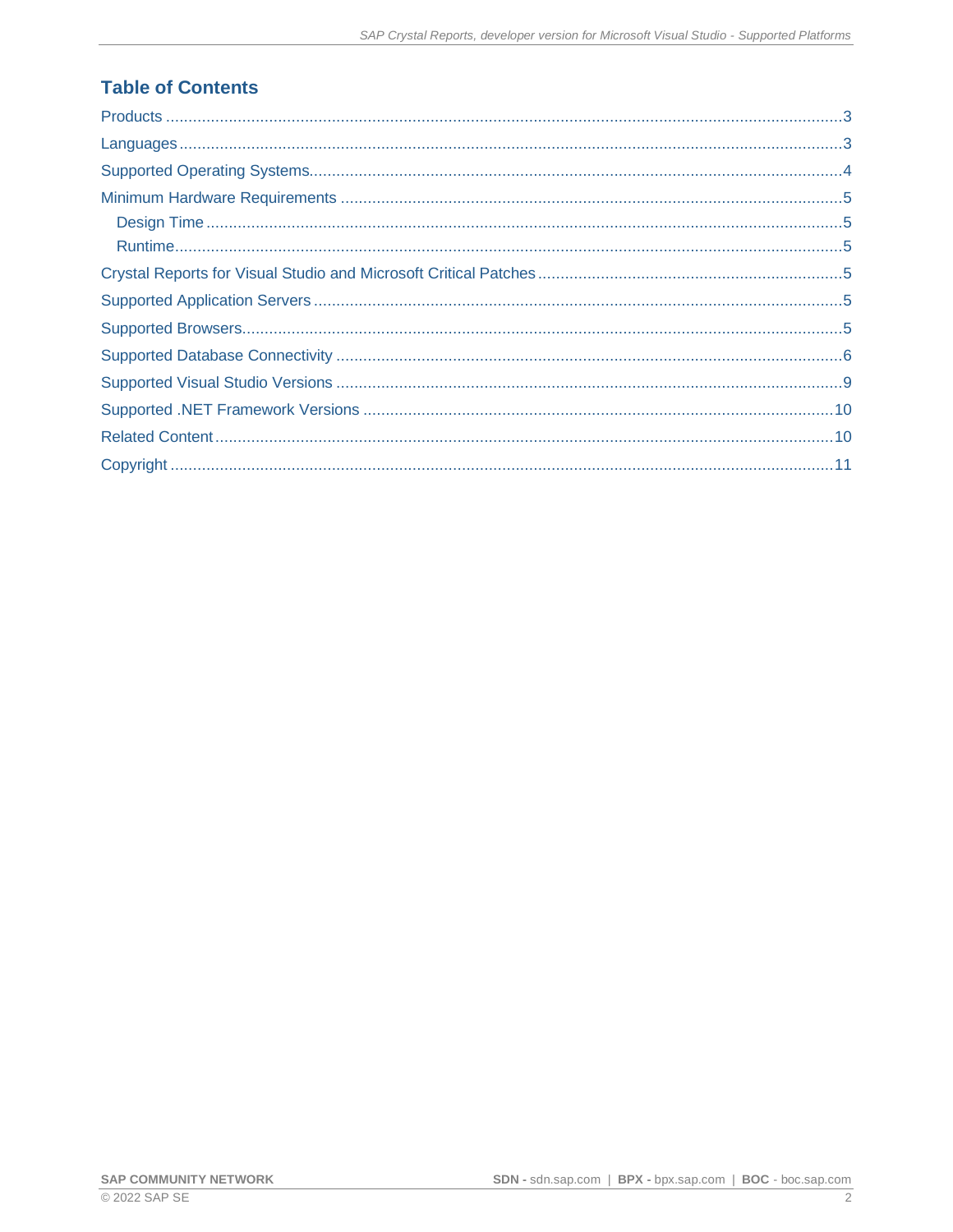### <span id="page-2-0"></span>**Products**

• SAP Crystal Reports, developer version for Microsoft Visual Studio

**Note:** Maintenance dates for SAP Crystal Reports and its related products can be found on [this page.](https://wiki.scn.sap.com/wiki/display/BOBJ/SAP+Crystal+Products+-+End+of+Mainstream+Maintenance+Dates)

### <span id="page-2-1"></span>**Languages**

The following table provides the list of languages supported by the release.

**Note:** "Design Time" refers to the Crystal Reports integration with Microsoft Visual Studio IDE. "Runtime" refers to the runtime components that can be deployed to client environments.

| <b>Languages</b>      | <b>Design Time</b> | <b>Runtime</b> |  |
|-----------------------|--------------------|----------------|--|
| English               | ✓                  |                |  |
| French                | ✓                  | ✓              |  |
| Italian               |                    |                |  |
| German                |                    |                |  |
| Korean                | ✓                  | $\checkmark$   |  |
| Japanese              |                    |                |  |
| Spanish               |                    |                |  |
| Russian               | ✓                  | ✓              |  |
| Chinese (Traditional) |                    |                |  |
| Chinese (Simplified)  |                    |                |  |
| Portuguese (Brazil)   |                    | $\checkmark$   |  |
| Swedish               |                    |                |  |
| Polish                |                    |                |  |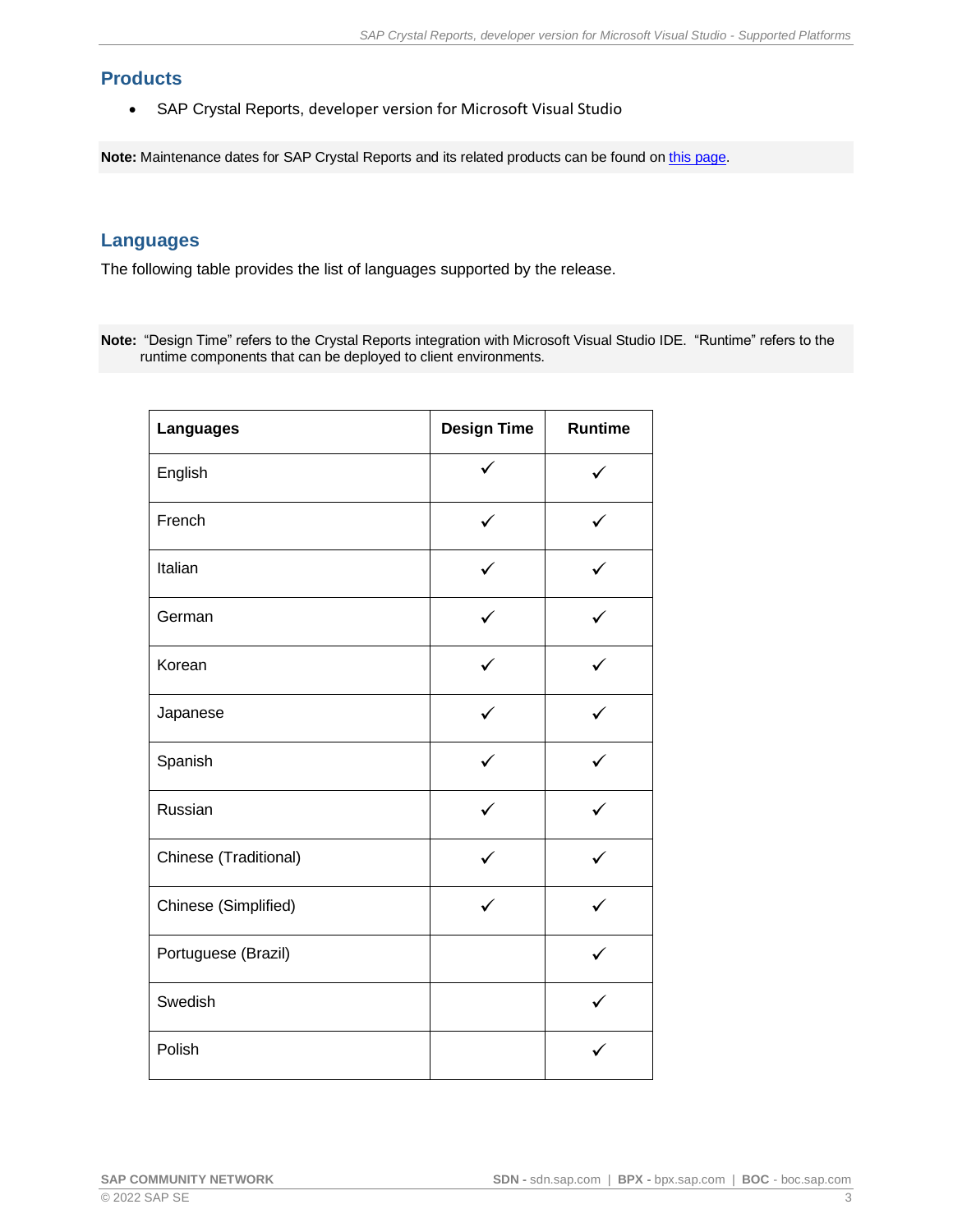| Norwegian |   |
|-----------|---|
| Thai      | ✓ |
| Dutch     | ✓ |
| Danish    |   |
| Czech     | ✓ |
| Finnish   |   |
| Hungarian |   |
| Slovakian |   |
| Turkish   |   |

## <span id="page-3-0"></span>**Supported Operating Systems <sup>1</sup>**

The following operating systems shall be supported for both design time and runtime scenarios. Each operating system shall be supported in both 32-bit (x86) and 64-bit (x64) versions, if available.

- Windows 8.1 <sup>3</sup>
- Windows 10<sup>6</sup>
- Windows  $11^7$
- Windows Server 2012 <sup>2</sup>
- Windows Server 2012 R2 <sup>3</sup>
- Windows Server 2016 <sup>4</sup>
- Windows Server 2019<sup>5</sup>

#### **Note:**

- 1. Support of a Windows version ends at its official End of Life (EOL) date from Microsoft. E.g. **Windows XP** is no longer supported after April 8, 2014, **Windows Vista Service Pack 2** is no longer supported after April 11, 2017, **Windows 8** is no longer supported after January 12, 2016, and **Windows Server 2003 Service Pack 2** is no longer supported after July 14, 2015, **Windows 7** and **Windows Server 2008 (and 2008 R2)** are no longer supported after Jan 14, 2020. Se[e Microsoft Support Life Cycle](https://support.microsoft.com/lifecycle) Site for EOL dates of each Windows version.
- 2. Supported since SAP Crystal Reports, developer version for Microsoft Visual Studio (a.k.a. CR4VS) SP5.
- 3. Supported since CR4VS SP8.
- 4. Supported since CR4VS SP19.
- 5. Supported since CR4VS SP26.
- 6. CR4VS SP32 is tested with Windows10 21H2, CR4VS SP31 is tested with Windows10 20H2.
- 7. CR4VS SP32 is tested with Windows11 21H2. Check Knowledge Base Article [3204578](https://launchpad.support.sap.com/#/notes/3204578) for a Windows 11 specific OLE image issue and workaround.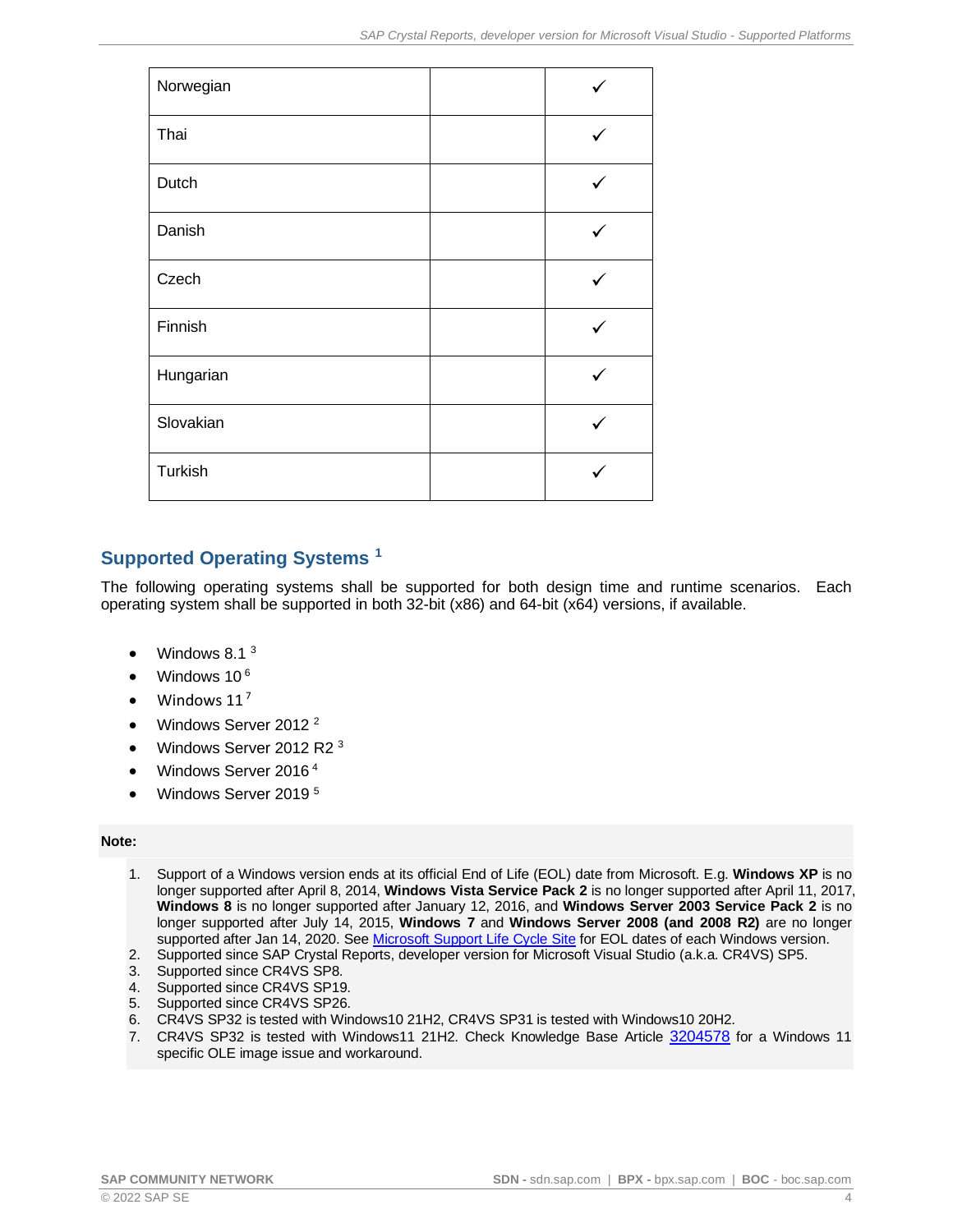### <span id="page-4-0"></span>**Minimum Hardware Requirements**

- Crystal Reports for Visual Studio is supported running on 32-bit versions of Windows running on x86 and x64 CPUs made by AMD and Intel.
- Crystal Reports for Visual Studio is supported running on 64-bit versions of Windows running on x64 CPUs made by AMD and Intel.

#### <span id="page-4-1"></span>**Design Time**

- 1.6Ghz or faster processor,
- 1 GB (32 Bit) or 2 GB (64 Bit) RAM,
- 650MB (32-bit) or 1.1GB (64-bit) available hard drive space

#### <span id="page-4-2"></span>**Runtime**

- Intel Pentium III or faster processor,
- 512 MB RAM,
- 300MB (32-bit) or 325MB (64-bit) available hard drive space

### <span id="page-4-3"></span>**Crystal Reports for Visual Studio and Microsoft Critical Patches**

SAP supports and recommends install of all Microsoft critical patches for the operating systems listed above. It is recommended to refer to the Business Objects policy on Microsoft patch support, which can be found on our [support site.](http://www.sdn.sap.com/irj/boc/articles)

### <span id="page-4-4"></span>**Supported Application Servers**

- IIS 8 on Windows Server 2012<sup>2</sup>
- $\text{IIS } 8.5$  on Windows  $8.1^3$
- IIS 8.5 on Windows Server 2012 R2<sup>3</sup>
- IIS 10 on Windows  $10<sup>4</sup>$
- $\bullet$  IIS 10 on Windows 11<sup>7</sup>
- IIS 10 on Windows Server 2016<sup>5</sup>
- IIS 10 on Windows Server 2019<sup>6</sup>
- $IIS$  Express<sup>3</sup>

#### **Note:**

- 1. Windows client operating systems (ie: Windows 8.1/10) are intended to be used as development and test environments and not as production servers.
- 2. Supported since SAP Crystal Reports, developer version for Microsoft Visual Studio SP5.
- 3. Supported since SAP Crystal Reports, developer version for Microsoft Visual Studio SP8.
- 4. Supported since SAP Crystal Reports, developer version for Microsoft Visual Studio SP16.
- 5. Supported since SAP Crystal Reports, developer version for Microsoft Visual Studio SP19.<br>6. Supported since SAP Crystal Reports, developer version for Microsoft Visual Studio SP26.
- 6. Supported since SAP Crystal Reports, developer version for Microsoft Visual Studio SP26.
- 7. Supported since SAP Crystal Reports, developer version for Microsoft Visual Studio SP32.

### <span id="page-4-5"></span>**Supported Browsers**

- Microsoft Edge (Chromium)
- Google Chrome<sup>1</sup>
- Firefox ESR 91<sup>2</sup>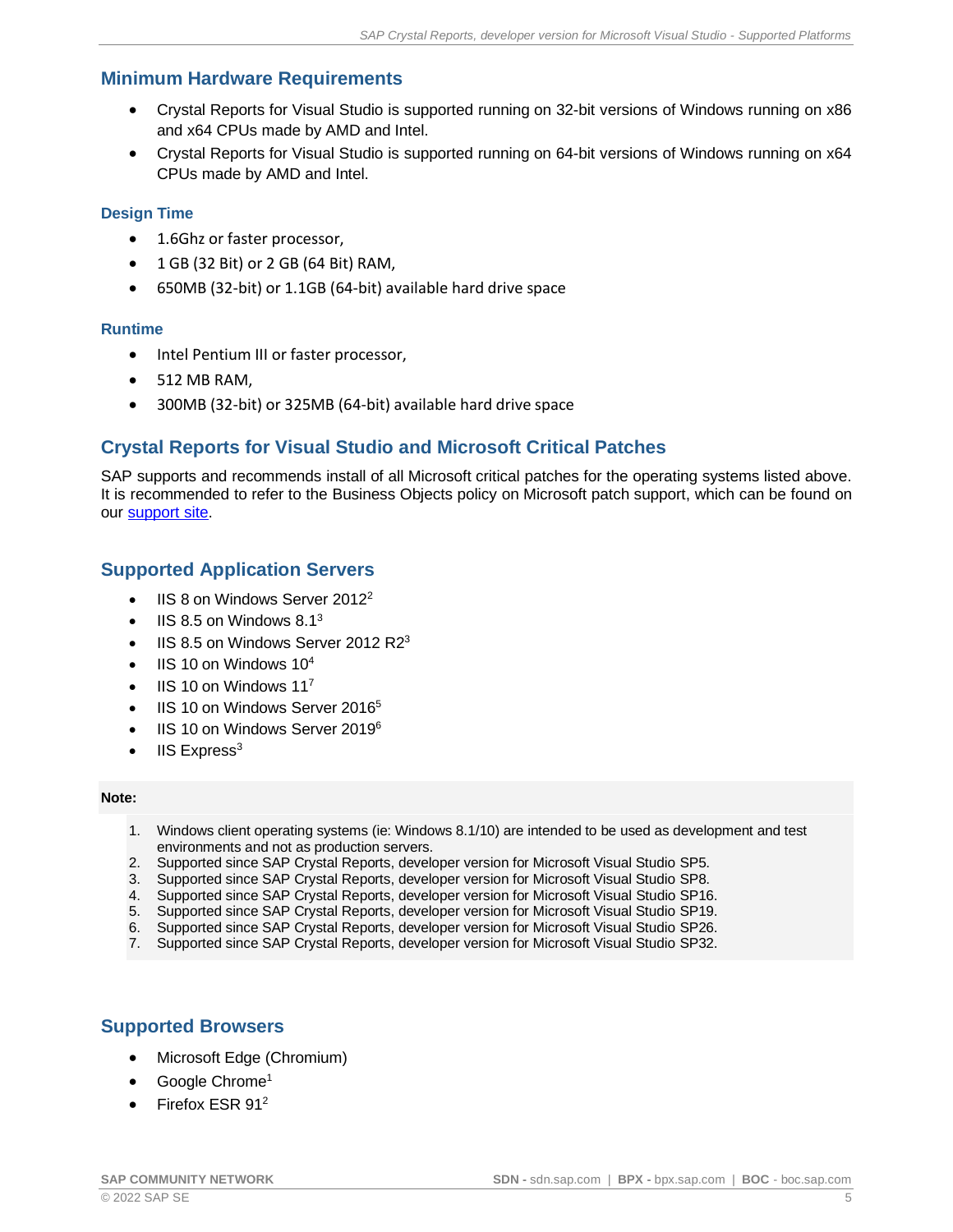- Safari 11
- Internet Explorer 11<sup>3</sup>

#### **Note:**

- 1. The current version of Google Chrome is supported based on testing with earlier versions of Chrome during development. Although SAP will work to maintain compatibility with Google Chrome, please be aware that compatibility issues may be introduced if and when Google makes significant changes to Chrome between rapid-releases
- 2. For more information about Firefox Extended Support Releases: [http://www.mozilla.org/en-](http://www.mozilla.org/en-US/firefox/organizations/faq)[US/firefox/organizations/faq](http://www.mozilla.org/en-US/firefox/organizations/faq)
- 3. Will be deprecated soon

### <span id="page-5-0"></span>**Supported Database Connectivity**

#### **32-bit/64-bit Data Source Support**

SAP BusinessObjects products that are compiled as 32-bit native binary are designed to use 32-bit data source connectivity. Conversely, native 64-bit offerings of SAP BusinessObjects products are designed to exclusively use 64-bit data source connectivity.

Interoperability combinations between 32-bit / 64-bit releases of database client / server will be supported, so long as vendor compatibility between client middleware and server is guaranteed.

#### **ODBC DSN Support**

To administer 32-bit ODBC DSNs on 64-bit versions of Windows, run the 32-bit ODBC Administrator, located here: C:\Windows\SysWOW64\odbcad32.exe (%windir%\SysWOW64\odbcad32.exe).

To administer 64-bit ODBC DSNs on 64-bit versions of Windows, load the ODBC Administrator from the Control Panel on a 64-bit version of Windows, it, or run the ODBC Administrator, located here: C:\Windows\System32\odbcad32.exe (%windir%\system32\odbcad32.exe).

| <b>Name</b>                           | <b>Provider</b>                           | $32$ -bit <sup>1</sup> | $64$ -bit <sup>1</sup> | <b>Unicode</b><br><b>Support</b> | <b>Comment</b> |
|---------------------------------------|-------------------------------------------|------------------------|------------------------|----------------------------------|----------------|
| Generic ODBC<br>Sources <sup>2</sup>  | <b>ODBC</b>                               | Yes                    | Yes                    | Yes                              |                |
| Generic OLEDB<br>Sources <sup>2</sup> | <b>OLEDB</b>                              | Yes                    | Yes                    | Yes                              |                |
| ADO.NET                               | Microsoft .NET Framework 4.5.2            | <b>Yes</b>             | <b>Yes</b>             | Yes                              |                |
|                                       | Microsoft .NET Framework 4.6 <sup>3</sup> | Yes                    | <b>Yes</b>             | Yes                              |                |
|                                       | Microsoft .NET Framework 4.7 <sup>3</sup> | Yes                    | Yes                    | Yes                              |                |
|                                       | Microsoft .NET Framework 4.8 <sup>3</sup> | Yes                    | Yes                    | Yes                              |                |
| Crystal Data Objects <sup>4</sup>     | N/A                                       | <b>Yes</b>             | No                     |                                  |                |

#### **Data Source Connectivity**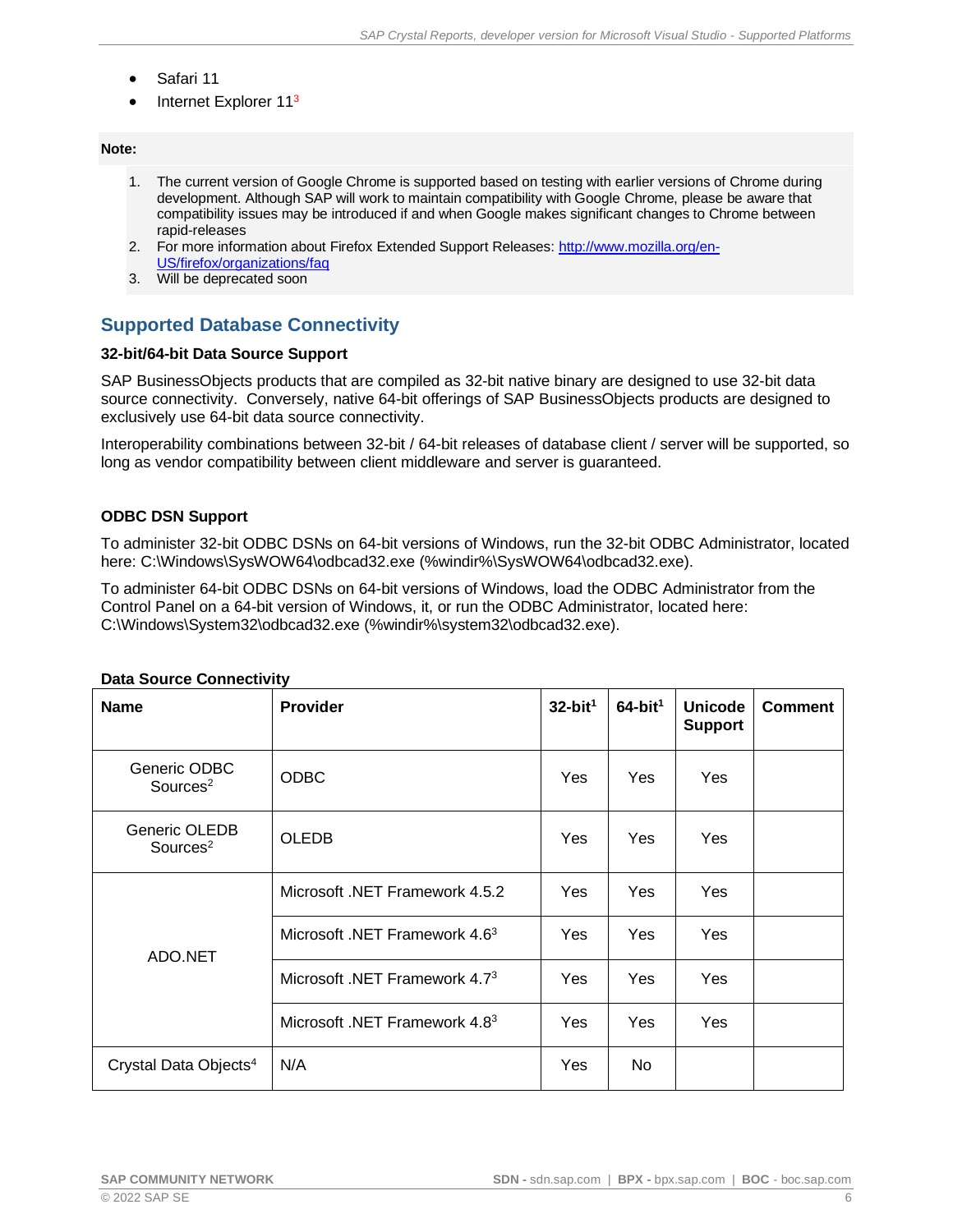| <b>COM Provider</b>          | N/A                                                                                   | Yes        | No.        | Yes |         |
|------------------------------|---------------------------------------------------------------------------------------|------------|------------|-----|---------|
| Microsoft Access 2013        | Microsoft Access Driver (*.mdb,<br>*.accdb), version 15.00.4420.1017                  | Yes        | <b>Yes</b> | Yes | $SP7+$  |
|                              | Microsoft Office 15.0 Access<br>Database Engine OLE DB Provider                       | Yes        | Yes        | Yes | $SP7+$  |
| Microsoft Access 2016        | Microsoft Access Driver (*.mdb,<br>*.accdb), version 16.00.4266.1001                  | Yes        | Yes        | Yes | SP17+   |
|                              | Microsoft Office 16.0 Access<br>Database Engine OLE DB Provider                       | <b>Yes</b> | <b>Yes</b> | Yes | $SP17+$ |
| Microsoft Access 2019        | Microsoft Access Driver (*.mdb,<br>*.accdb), version 16.00.4266.1001                  | Yes        | Yes        | Yes | SP26+   |
|                              | Microsoft Office 16.0 Access<br>Database Engine OLE DB Provider                       | <b>Yes</b> | Yes        | Yes | SP26+   |
| Microsoft Excel 2013         | Microsoft Excel Driver (*.xls, *.xlsx,<br>*.xlsm, *.xlsb), version<br>15.00.4420.1017 | Yes        | Yes        | Yes | $SP7+$  |
|                              | Microsoft Office 15.0 Access<br>Database Engine OLE DB Provider                       | Yes        | Yes        | Yes | $SP7+$  |
| Microsoft Excel 2016         | Microsoft Excel Driver (*.xls, *.xlsx,<br>*.xlsm, *.xlsb), version<br>16.00.4266.1001 | <b>Yes</b> | <b>Yes</b> | Yes | $SP17+$ |
|                              | Microsoft Office 16.0 Access<br>Database Engine OLE DB Provider                       | Yes        | Yes        | Yes | SP17+   |
| Microsoft Excel 2019         | Microsoft Excel Driver (*.xls, *.xlsx,<br>*.xlsm, *.xlsb), version<br>16.00.4266.1001 | Yes        | Yes        | Yes | SP26+   |
|                              | Microsoft Office 16.0 Access<br>Database Engine OLE DB Provider                       | Yes        | Yes        | Yes | SP26+   |
| Microsoft SQL Server<br>2012 | Microsoft ODBC MDAC 2.8                                                               | Yes        | <b>Yes</b> | Yes | $SP5+$  |
|                              | Microsoft OLEDB MDAC 2.8                                                              | <b>Yes</b> | <b>Yes</b> | Yes | $SP5+$  |
|                              | <b>SQL Server Native Client 11</b>                                                    | Yes        | Yes        | Yes | $SP5+$  |
| Microsoft SQL Server<br>2014 | <b>SQL Server ODBC Native Client 11</b><br>(SQLNCLI11.DLL)                            | Yes        | Yes        | Yes | SP10+   |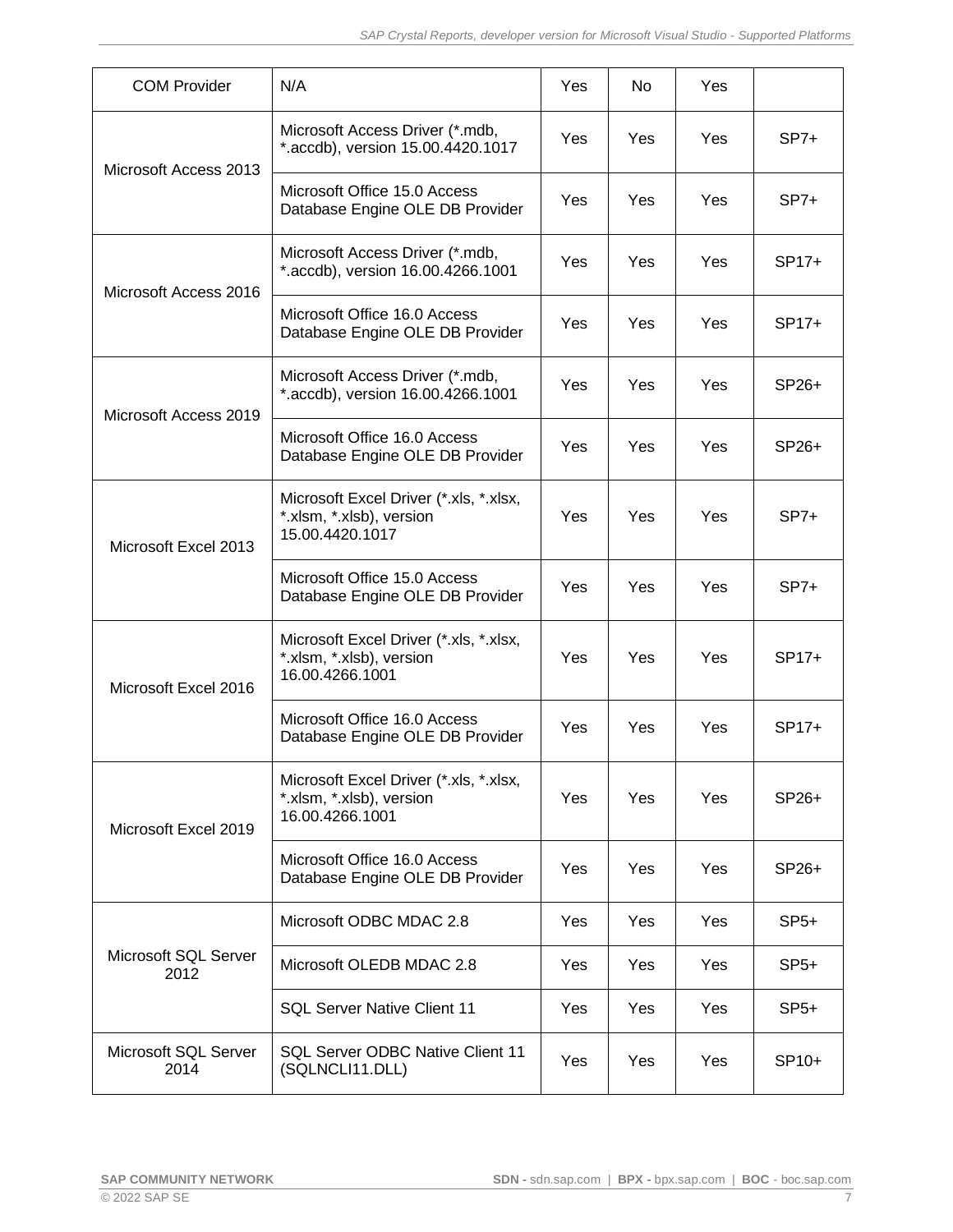|                              | ODBC driver 11 for SQL Server<br>(MSODBCSQL11.DLL)            | Yes        | Yes        | Yes | $SP10+$ |
|------------------------------|---------------------------------------------------------------|------------|------------|-----|---------|
| Microsoft SQL Server<br>2016 | <b>SQL Server ODBC Native Client 11</b><br>(SQLNCLI11.DLL)    | Yes        | Yes        | Yes | SP18+   |
|                              | Microsoft ODBC driver 13 for SQL<br>Server (MSODBCSQL13.DLL)  | Yes        | Yes        | Yes | SP18+   |
|                              | Microsoft ODBC driver 13 for SQL<br>Server (MSODBCSQL13.DLL)  | Yes        | Yes        | Yes | $SP23+$ |
| Microsoft SQL Server<br>2017 | Microsoft ODBC driver 17 for SQL<br>Server (MSODBCSQL17.DLL)  | Yes        | Yes        | Yes | $SP24+$ |
|                              | Microsoft OLE DB Driver 18 for SQL<br>Server (MSOLEDBSQL.DLL) | Yes        | <b>Yes</b> | Yes | $SP23+$ |
| Microsoft SQL Server         | Microsoft ODBC driver 17 for SQL<br>Server (MSODBCSQL17.DLL)  | Yes        | Yes        | Yes | SP27+   |
| 2019                         | Microsoft OLE DB Driver 18 for SQL<br>Server (MSOLEDBSQL.DLL) | Yes        | Yes        | Yes | SP27+   |
|                              | Oracle Native Client 11.2                                     | Yes        | Yes        | Yes |         |
| Oracle 11gR2                 | ODBC Oracle 11.2                                              | Yes        | Yes        | Yes |         |
|                              | OLEDB Oracle 11.2                                             | Yes        | Yes        | Yes |         |
|                              | <b>Oracle Native Client 12.1</b>                              | Yes        | Yes        | Yes | $SP9+$  |
| Oracle 12c                   | ODBC Oracle 12.1                                              | <b>Yes</b> | Yes        | Yes | $SP9+$  |
|                              | OLEDB Oracle 12.1                                             | Yes        | Yes        | Yes | $SP9+$  |
|                              | Oracle Native Client 12.2                                     | Yes        | Yes        | Yes | $SP21+$ |
| Oracle 12c R2                | ODBC Oracle 12.2                                              | Yes        | <b>Yes</b> | Yes | $SP21+$ |
|                              | OLEDB Oracle 12.2                                             | <b>Yes</b> | Yes        | Yes | $SP21+$ |
| Oracle 18c                   | Oracle Native Client 18                                       | Yes        | Yes        | Yes | SP24+   |
|                              | <b>ODBC Oracle 18</b>                                         | <b>Yes</b> | <b>Yes</b> | Yes | $SP24+$ |
|                              | OLEDB Oracle 18                                               | Yes        | Yes        | Yes | SP24+   |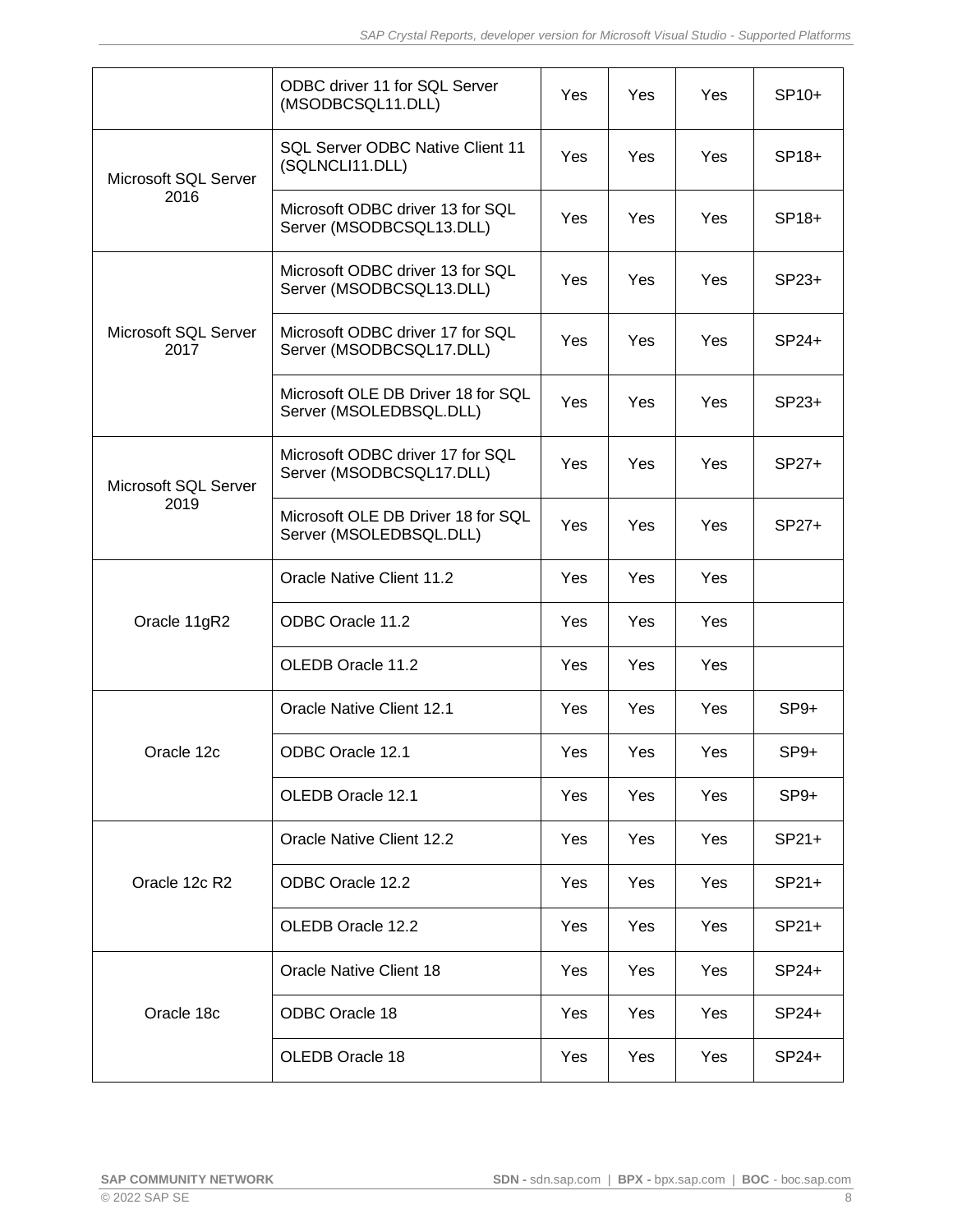| Oracle 19c                                                         | <b>Oracle Native Client 19</b>    | Yes | Yes            | Yes | SP26+   |
|--------------------------------------------------------------------|-----------------------------------|-----|----------------|-----|---------|
|                                                                    | ODBC Oracle 19                    | Yes | Yes            | Yes | SP26+   |
|                                                                    | OLEDB Oracle 19                   | Yes | Yes            | Yes | SP26+   |
| <b>SAP HANA</b>                                                    | HANA ODBC 1.0                     | Yes | Yes            | Yes | $SP9+$  |
|                                                                    | HANA ODBC 2.0                     | Yes | Yes            | Yes | SP20+   |
| <b>SAP HANA Cloud</b>                                              | <b>HANA Cloud 1.0</b>             | Yes | Yes            | Yes | $SP31+$ |
| SAP Sybase IQ 16                                                   | Sybase ODBC for Sybase IQ 16      | Yes | Yes            | Yes | $SP7+$  |
| SAP Sybase SQL<br>Anywhere (ASA) 16                                | SQL Anywhere ODBC Driver 16       | Yes | Yes            | Yes | $SP7+$  |
| SAP Sybase SQL<br>Anywhere (ASA) 17                                | SQL Anywhere ODBC Driver 17       | Yes | Yes            | Yes | SP18+   |
| <b>SAP Sybase Adaptive</b><br><b>Server Enterprise</b><br>(ASE) 16 | ASE ODBC driver 16.0 <sup>5</sup> | Yes | Yes            | Yes | $SP11+$ |
| Field Definitions <sup>4</sup>                                     | N/A                               | Yes | <b>No</b>      | Yes |         |
| File System                                                        | N/A                               | Yes | N <sub>o</sub> | Yes |         |
| <b>Text</b>                                                        | <b>ODBC</b>                       | Yes | <b>No</b>      | Yes |         |
| XML and Web Service <sup>6</sup>                                   | <b>CRDB XML driver</b>            | Yes | Yes            | Yes | $SP9+$  |

( 1 ) 32-bit and 64-bit refers to the use of the SAP Crystal Reports for .NET runtime versions and does not refer to the database/technology vendor.

( 2 ) Generic ODBC and OLEDB: Limitation:

- Database server, Client and ODBC/OLEDB driver used must support multiple threads.
- Generic ODBC: 3rd Party ODBC Level 2-compliant Drivers may potentially have issues as not all combinations have been tested, but are supported as a general rule.
- ( 3 ) And subsequent support packages
- ( 4 ) The data source connectivity is deprecated and will be discontinued in a future release.
- ( 5 ) Use SDK FOR SAP ASE 16.0 PL02 or higher version
- ( 6 ) Require Oracle JDK 8/11 or OpenJDK, OpenJDK tested since SP29

## <span id="page-8-0"></span>**Supported Visual Studio Versions1,2**

• Microsoft Visual Studio 2012 (Professional, Premium, and Ultimate)<sup>3</sup>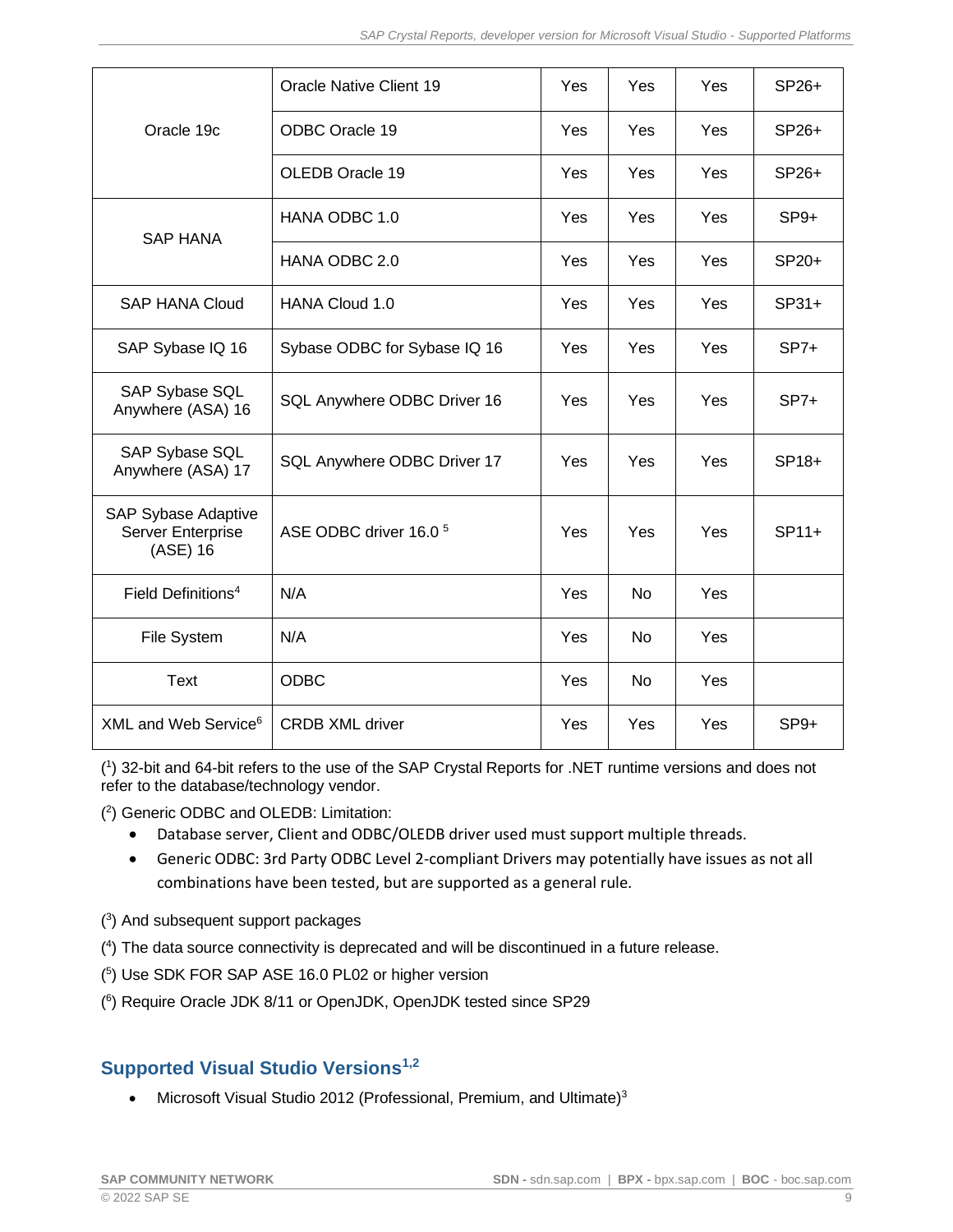- Microsoft Visual Studio 2013 (Community, Professional, Premium, and Ultimate)<sup>3</sup>
- Microsoft Visual Studio 2015 (Community, Professional, Enterprise)<sup>4</sup>
- Microsoft Visual Studio 2017 (Community, Professional, Enterprise)<sup>5</sup>
- Microsoft Visual Studio 2019 (Community, Professional, Enterprise)<sup>6</sup>
- Microsoft Visual Studio 2022 (Community, Professional, Enterprise)<sup>7</sup>

#### **Note:**

- 1. Crystal Reports Designer (e.g. Crystal Reports 2020) will not integrate with Microsoft Visual Studio 2010 and above versions. However, the Crystal Reports Designer can be used to design reports (.rpt files) that are compatible with SAP Crystal Reports, developer version for Microsoft Visual Studio.
- 2. VS2010 is already out of support. Upcoming end of support dates according to this [Microsoft](https://docs.microsoft.com/en-us/visualstudio/releases/2019/servicing-vs2019#support-for-older-versions-of-visual-studio) page, **VS2012**: Jan 2023, **VS2013**: April 2024, **VS2015**: Oct 2025.
- 3. VS2012 supported since SAP Crystal Reports, developer version for Microsoft Visual Studio SP5. VS2013 supported since SAP Crystal Reports, developer version for Microsoft Visual Studio SP9.
- 4. VS2015 supported since SAP Crystal Reports, developer version for Microsoft Visual Studio SP15.
- 5. VS2017 supported since SAP Crystal Reports, developer version for Microsoft Visual Studio SP21.
- 6. VS2019 supported since SAP Crystal Reports, developer version for Microsoft Visual Studio SP25.
- 7. VS2022 (64bit) supported since SAP Crystal Reports, developer version for Microsoft Visual Studio SP32.

### <span id="page-9-0"></span>**Supported .NET Framework Versions**

- .NET Framework 4.5.2 <sup>3</sup>
- .NET Framework 4.6 (including Service Packs) <sup>4</sup>
- .NET Framework 4.7 (including Service Packs) <sup>5</sup>
- .NET Framework 4.8 (including Service Packs)<sup>6</sup>

#### **Note:**

- 1. Microsoft .NET Framework Lifecycle policy can be found [here.](https://support.microsoft.com/en-us/lifecycle?wa=wsignin1.0#gp/Framework_FAQ)
- 2. Visual Studio supports targeting multiple versions of the .NET Framework. The SAP Crystal Reports, developer version for Microsoft Visual Studio components also support this in that customers can build applications using Crystal Reports on the 4.5.2, 4.6, 4.7 .NET Frameworks.
- 3. Supported since SAP Crystal Reports, developer version for Microsoft Visual Studio SP9.
- 4. Supported since SAP Crystal Reports, developer version for Microsoft Visual Studio SP15.
- 
- 5. Supported since SAP Crystal Reports, developer version for Microsoft Visual Studio SP21.<br>6. Supported since SAP Crystal Reports, developer version for Microsoft Visual Studio SP26. 6. Supported since SAP Crystal Reports, developer version for Microsoft Visual Studio SP26.
- 7. .NET Framework 3.5 SP1 no longer supported since SAP Crystal Reports, developer version for Microsoft Visual Studio SP26.

#### <span id="page-9-1"></span>**Related Content**

- [Updates & Runtime Downloads](https://www.crystalreports.com/crystal-reports-visual-studio/)
- [Overview wiki of recent Support Packages](https://wiki.scn.sap.com/wiki/display/BOBJ/Crystal+Reports%2C+Developer+for+Visual+Studio+Downloads)
- [SAP Crystal Reports for Visual Studio](http://scn.sap.com/community/crystal-reports-for-visual-studio) Community